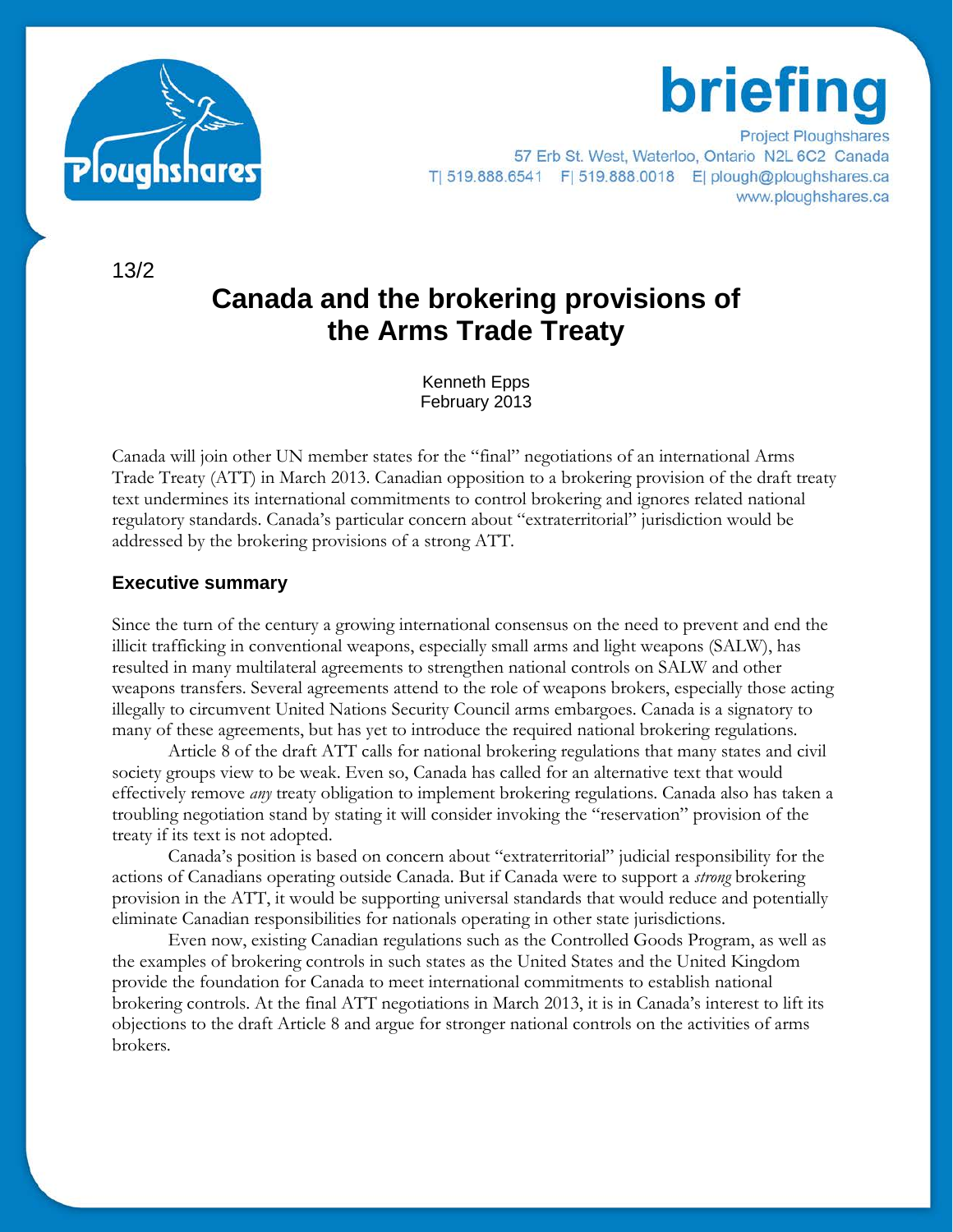#### **Introduction**

Arms brokers generally act as go-betweens, connecting arms suppliers with weapons users. Arms brokering can be a licit or legal activity. Many governments sanction, or at least do not act to prevent, private sector support for authorized international transfers of conventional weapons. Some states have even established government or quasi-government agencies to act as brokers in support of weapons exports by their national defence industries.

In the case of Canada, this role is played by the Canadian Commercial Corporation (CCC), a crown corporation that supports Canadian weapons exports by establishing back-to-back contracts between Canadian defence manufacturers or suppliers and foreign governments. The CCC acts as a guarantor to both parties, ensuring that Canadian companies receive payment, and foreign governments receive ordered military goods. The CCC is an arms broker in the sense that it brings weapons suppliers and recipients together and assists the financing of transfers of military goods and services (see Epps 2011).

Some arms brokers operate illegally. Illicit arms brokering, especially of SALW, is widely acknowledged to contribute significantly to the illicit trade in conventional weapons. Illicit brokering is considered a transnational problem, not only because most, if not all, states are affected, but also because illegal brokers notoriously operate internationally, using complex financial and logistical arrangements to cover their tracks. Recent UN reports on the implementation of Security Council arms embargoes contain numerous citations of illicit arms brokering in violation of the embargoes (UNGA 2007, p. 7).

National police forces seek to track and prevent the illicit supply of weapons to criminals by cooperating internationally (through Interpol, for example) to identify and prosecute illegal arms brokers.

The international community has responded to illicit brokering by improving standards for licit brokering. In the past 15 years, a number of multilateral conventional arms control instruments have included provisions aimed at strengthening national brokering controls and regulations, largely in response to the illicit trafficking of SALW.

Global SALW conventions and agreements, such as the 2004 UN Firearms Protocol and the 2001 Programme of Action on Small Arms and Light Weapons, include national commitments to regulate small arms brokering activities. Similar provisions are included in related regional treaties, including the ECOWAS [Economic Community of West African States] Convention on Small Arms and Light Weapons, Their Ammunition and Other Related Materials. Some multilateral instruments, such as the Wassenaar Arrangement on Export Controls for Conventional Arms and Dual-Use Goods and Technologies, provide guidance on brokering standards for the transfer of all conventional weapons, including SALW.

UN negotiations of the ATT have acknowledged the significance of the role that brokering plays in international transfers of conventional weapons. Civil society groups attending the negotiations have sought to emphasize the egregious humanitarian impact of illicit arms brokers, especially in conflict zones, and have argued for strong brokering controls in the Treaty.<sup>1</sup> Several state interventions have identified illicit brokering as a particular concern. The draft text of the Treaty from July 2012 includes Article 8 on brokering, which requires each State Party to take "appropriate" measures to regulate brokering taking place under its jurisdiction.

An effective Arms Trade Treaty will create the common international regulatory framework needed to tackle illicit brokering. International cooperation to prosecute illegal brokering is currently thwarted by weak or absent national arms transfer controls. Unscrupulous brokers take advantage of these "weakest links" to perpetrate activities that are subject to criminal penalty in states with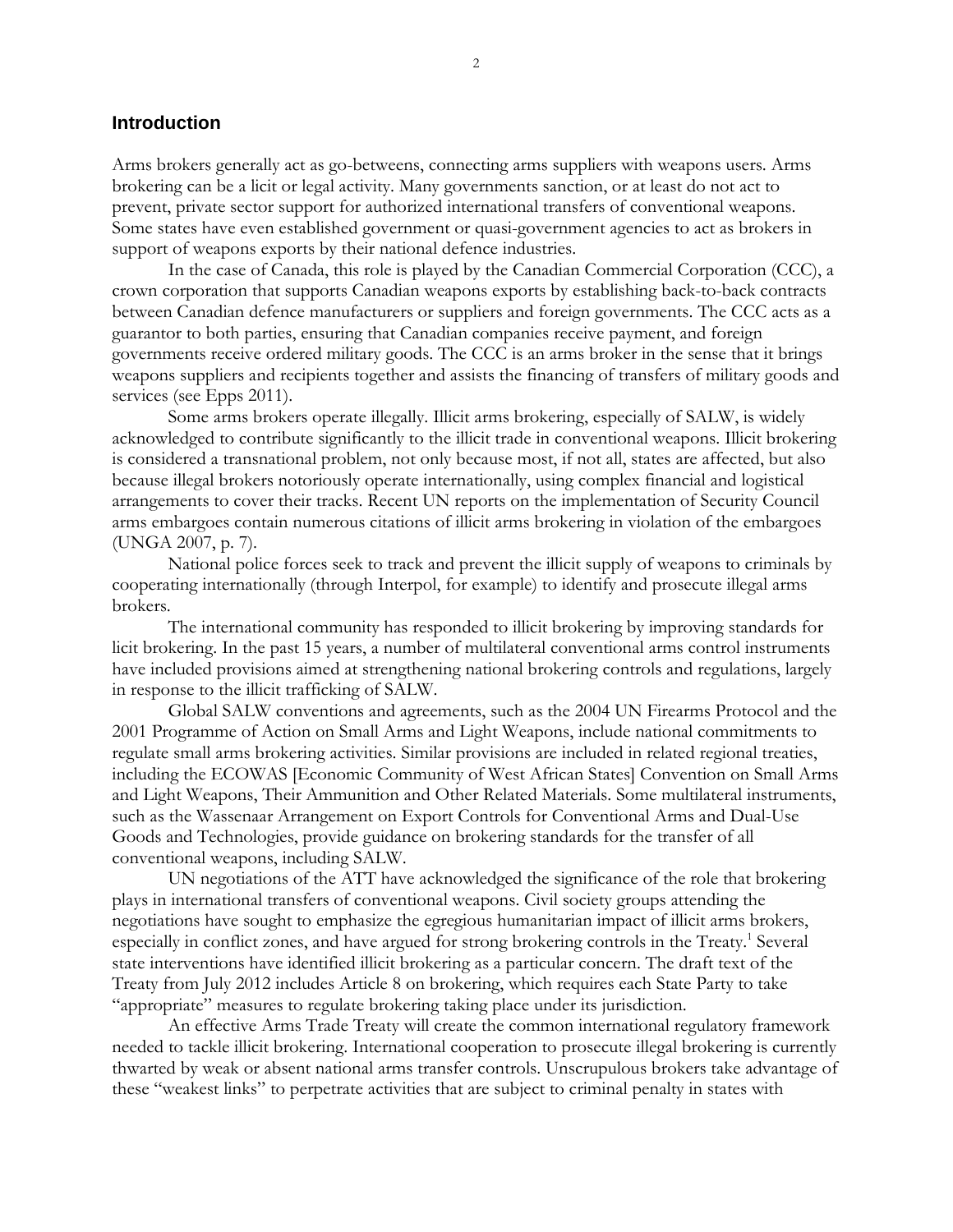adequate arms transfer and brokering regulations. The high common national standards that the Arms Trade Treaty brings to the authorization of international arms transfers would strengthen weaker national controls and reduce the opportunities for illicit brokering. Additionally, the international cooperative provisions of the ATT, such as information-sharing and international cooperation and assistance, would enhance transnational investigative and judicial efforts to bring illegal arms brokers to justice (Goodman & Stedjan 2011).

# **Brokers and brokering**

Definitions for broker and brokering activities can be found in many arms control instruments. Perhaps the clearest occur in the Draft Model Regulations for the Control of Brokers of Firearms, Their Parts and Components and Ammunition. Adopted in Montreal in 2003 these regulations were to assist with states parties' implementation of the Inter-American Convention against the Illicit Manufacturing of and Trafficking in Firearms, Ammunition, Explosives, and Other Related Materials (CIFTA), the 1997 treaty of the Organization of American States (OAS). According to the model regulations:

'Broker' or 'Arms Broker' means any natural or legal person who, in return for a fee, commission of other consideration, acts on behalf of others to negotiate or arrange contracts, purchases, sales or other means of transfer of firearms, their parts or components or ammunition.

Also,

'Brokering activities' means acting as a broker and includes manufacturing, exporting, importing, financing, mediating, purchasing, selling, transferring, transporting, freightforwarding, supplying, and delivering firearms, their parts or components or ammunition or any other act performed by a person, that lies outside the scope of his regular business activities and that directly facilitates the brokering activities.<sup>2</sup>

The definitions contained in the model regulations apply to firearms, their parts and components, and ammunition, but they could be easily amended to apply to a wider scope of conventional weapons.

## **Canada and multilateral standards**

Although it lacks brokering regulations, Canada is a signatory to, or a member of, several multilateral agreements and regimes that call for national brokering controls (see Table 1). Canada has signed, but not yet ratified, the Firearms Protocol supplementing the UN Convention against Transnational Organized Crime. It requires "States Parties that have not yet done so" to "consider establishing a system for regulating the activities of those who engage in brokering." The Protocol goes on to stipulate:

Such a system could include one or more measures such as:

(a) Requiring registration of brokers operating within their territory;

(b) Requiring licensing or authorization of brokering; or

(c) Requiring disclosure on import and export licences or authorizations, or accompanying documents, of the names and locations of brokers involved in the transaction.

Using stronger language, the 2001 UN Programme of Action on small arms and light weapons commits Canada and every other UN member state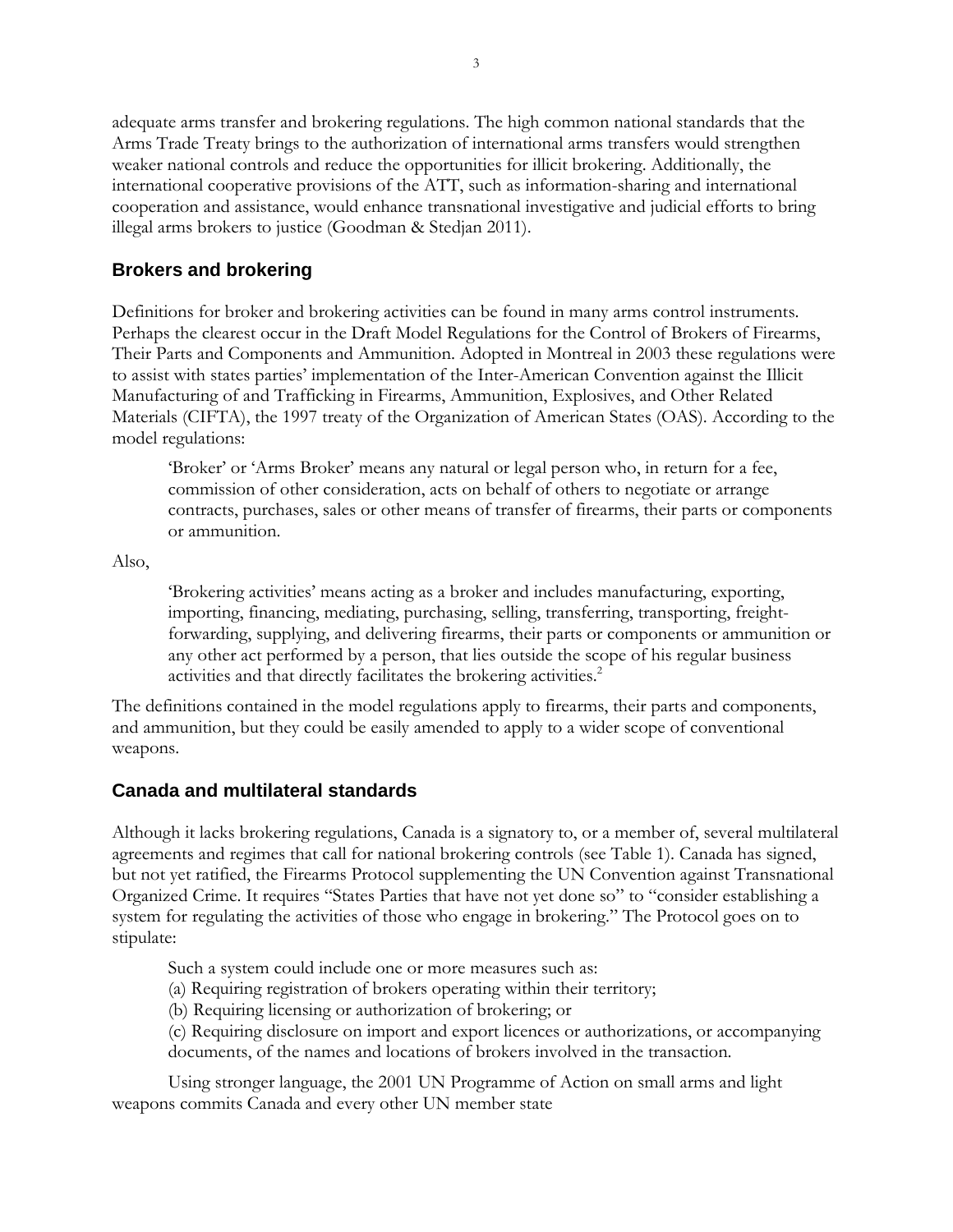To develop adequate national legislation or administrative procedures regulating the activities of those who engage in small arms and light weapons brokering. This legislation or procedures should include measures such as registration of brokers, licensing or authorization of brokering transactions as well as the appropriate penalties for all illicit brokering activities performed with the State's jurisdiction and control.

(Section II, Article 14)

Canada has signed (but again not ratified) the CIFTA. Articles 1 to 9 of the 2003 Model Regulations (see above) detail the rules necessary to control firearms brokers and brokering activity. Articles 2 and 4 require national authorities to license brokers. Registration under Article 3 is "largely viewed as an additional and optional element of brokering controls." It notes, however, that "at a practical level, the information required on an application for a brokering license can provide the basis for a *de facto* registry of brokers." Article 5 defines prohibited brokering activities, including activities that "will, or seriously threaten to" result in acts of genocide or crimes against humanity, violate human rights contrary to international law, lead to the perpetration of war crimes, violate UN Security Council embargoes and sanctions, support terrorist acts, result in diversion to illegal activities, or result in breaches of bilateral or multilateral arms control and nonproliferation agreements.

Canada is party to other instruments that require brokering regulations. As a member of the Wassenaar Arrangement on Export Controls—a group of virtually all major arms suppliers— Canada agreed to the Elements for Effective Legislation on Arms Brokering at the 2003 Plenary of the Arrangement. The Elements call on member states to "strictly control the activities of those who engage in the brokering of conventional arms by introducing and implementing adequate laws and regulations." The Elements include provisions on national licensing, record-keeping and information-exchange, penalties, and assistance to other participating states. Each member state is called to license activity on its own territory; "a licence may also be required regardless of where the brokering activities take place." In addition, "participating States may also seek to limit the number of brokers."

| Instrument containing brokering commitments | Legally binding |          | Politically |
|---------------------------------------------|-----------------|----------|-------------|
|                                             | Signed          | Ratified | binding     |
| UN Firearms Protocol                        | Yes             | No       |             |
| CIFTA (OAS Firearms Convention)             | Yes             | No       |             |
| UN Programme of Action on small arms        |                 |          | Yes         |
| Wassenaar Arrangement Elements              |                 |          | Yes         |
| <b>OSCE</b> Principles                      |                 |          | Yes         |

**Table 1: Canadian international brokering commitments**

The Organization for Security and Co-operation in Europe (OSCE) Forum for Security Cooperation adopted the OSCE Principles on the Control of Brokering in Small Arms and Light Weapons in November 2004. As did other OSCE member states, Canada "reached agreement on a set of provisions fostering the control of [arms trafficking and brokering] activities through national legislation." The provisions include licensing/record-keeping (Section III), registration and authorization (Section IV), exchange of information (Section V), and enforcement (Section VI).

The principles state that "participating States will take all the necessary measures to control brokering activities taking place within their territory." Additionally, "participating States are encouraged to consider controlling the brokering activities outside of their territory carried out by brokers of their nationality resident or brokers who are established in their territory."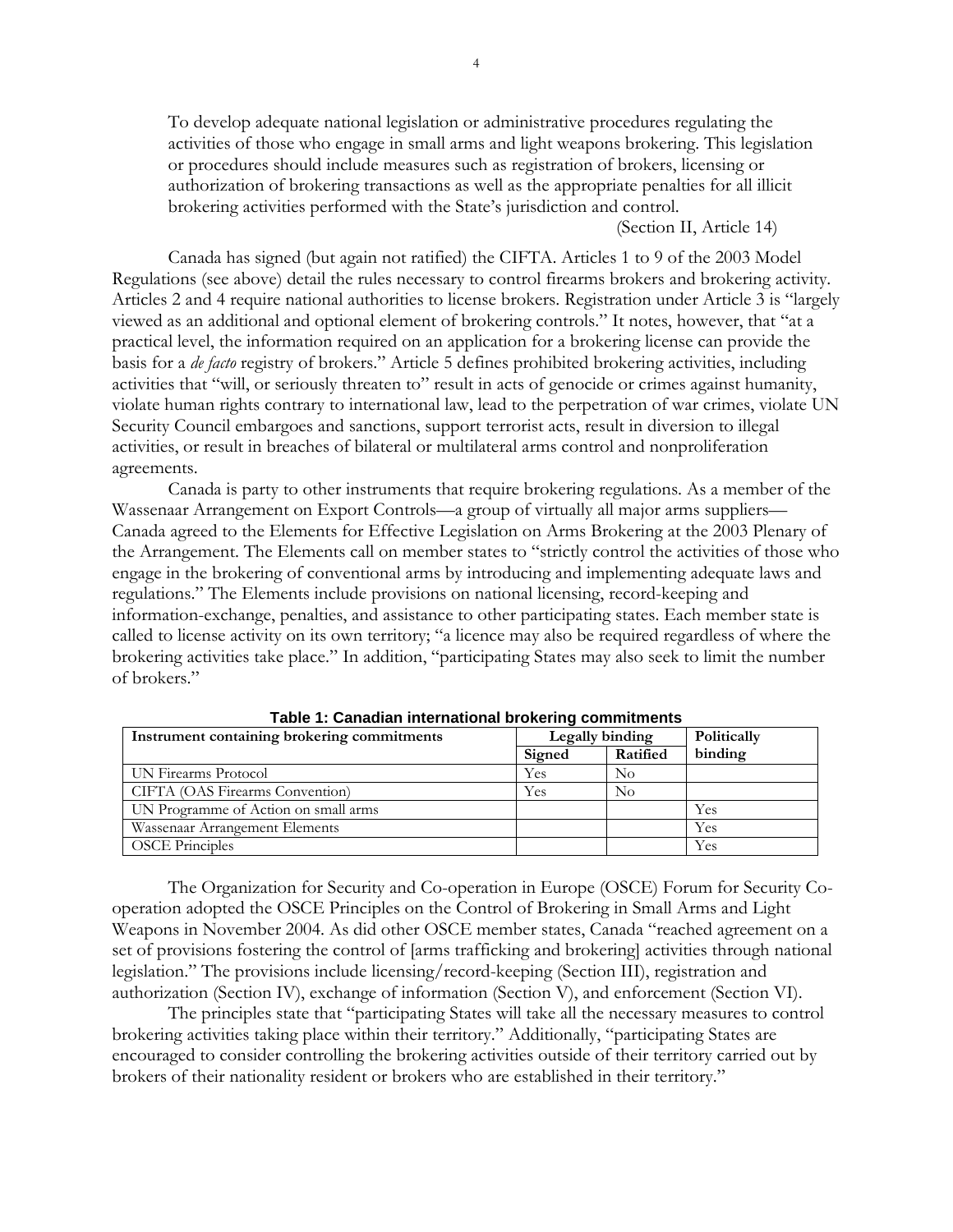In the 15 years since Canada signed CIFTA—and more than 10 years since UN consensus on the SALW Programme of Action—Canada has not introduced national laws or regulations on arms brokering. Canada's most recent report on implementation of the UN Programme of Action, submitted to the 2012 PoA Review Conference, notes that "there is no specific Canadian legislation on the brokering of SALW." Instead, the Report identifies pieces of legislation that are "related to the brokering of arms, including SALW" (Canada 2012, p. 13). These include Canada's Special Economic Measures Act, United Nations Act, Export and Import Permits Act, Defence Production Act, Firearms Act, and the Criminal Code of Canada. It also notes:

In addition, persons who conduct business in Canada that involves the examination, possession, and/or transfer of controlled goods and/or controlled technologies must be registered with Canada's Controlled Goods Program in order to comply with Canada's Defence Production Act (DPA) and Controlled Goods Regulations (CGR). (p. 14)

According to the 2006 Controlled Goods Directive, the definition of controlled goods includes all Group 2 military goods on Canada's export control list except non-restricted and restricted firearms.

Canada has not only sidestepped an important component in the global response to illicit arms trafficking by not providing a specific regulatory framework to control arms brokering, but has failed to meet core commitments of several multilateral instruments. Yet Canada would not have to break new regulatory ground to approve such controls. Quite apart from relevant existing Canadian laws and regulations, many models for regulation exist, including the CIFTA model regulations that Canadian officials helped to draft. Approximately 40 states have "enacted laws, regulations and procedures that enable various forms of control of arms brokering," according to the 2007 report of the UN Group of Government Experts on illicit brokering (UNGA 2007).

#### **Brokering in the Arms Trade Treaty**

Recently Canada moved beyond passive avoidance of its multilateral commitments on broker regulation to active resistance to the draft brokering provisions of the international Arms Trade Treaty. Article 8 of the draft treaty text of July 26, 2012, entitled "Brokering," states:

Each State Party shall take the appropriate measures, within its national laws, to regulate brokering taking place under its jurisdiction for conventional arms under the scope of this Treaty. Such controls may require brokers to register or obtain written authorization before engaging in brokering transactions. (UNGA 2012)

The general brokering provisions of the draft text have been criticized by civil society groups as weak, with limited application. The text does not explicitly require states to control the brokering activities of their nationals and the suggested control measures are not obligatory. Existing multilateral instruments contain stronger and more detailed measures; for example, as already noted, the Wassenaar Arrangement Elements call for such specific regulations as national licensing of brokers, record-keeping of brokering data, and information sharing among states. Yet, in its intervention on the final day of the July 2012 Diplomatic Conference, Canada objected to the wording of Article 8 and called for alternative language that would weaken the draft text by removing all references to brokering beyond the article title:

Each State Party shall take the appropriate measures, within its domestic laws, to control activities which aid, abet or facilitate transfers prohibited by Article 3.

Since Article 3 of the draft text describes "Prohibited Transfers," Canada's proposed call eliminates any obligation for States Parties to regulate licit or legal brokering. Moreover, the phrasing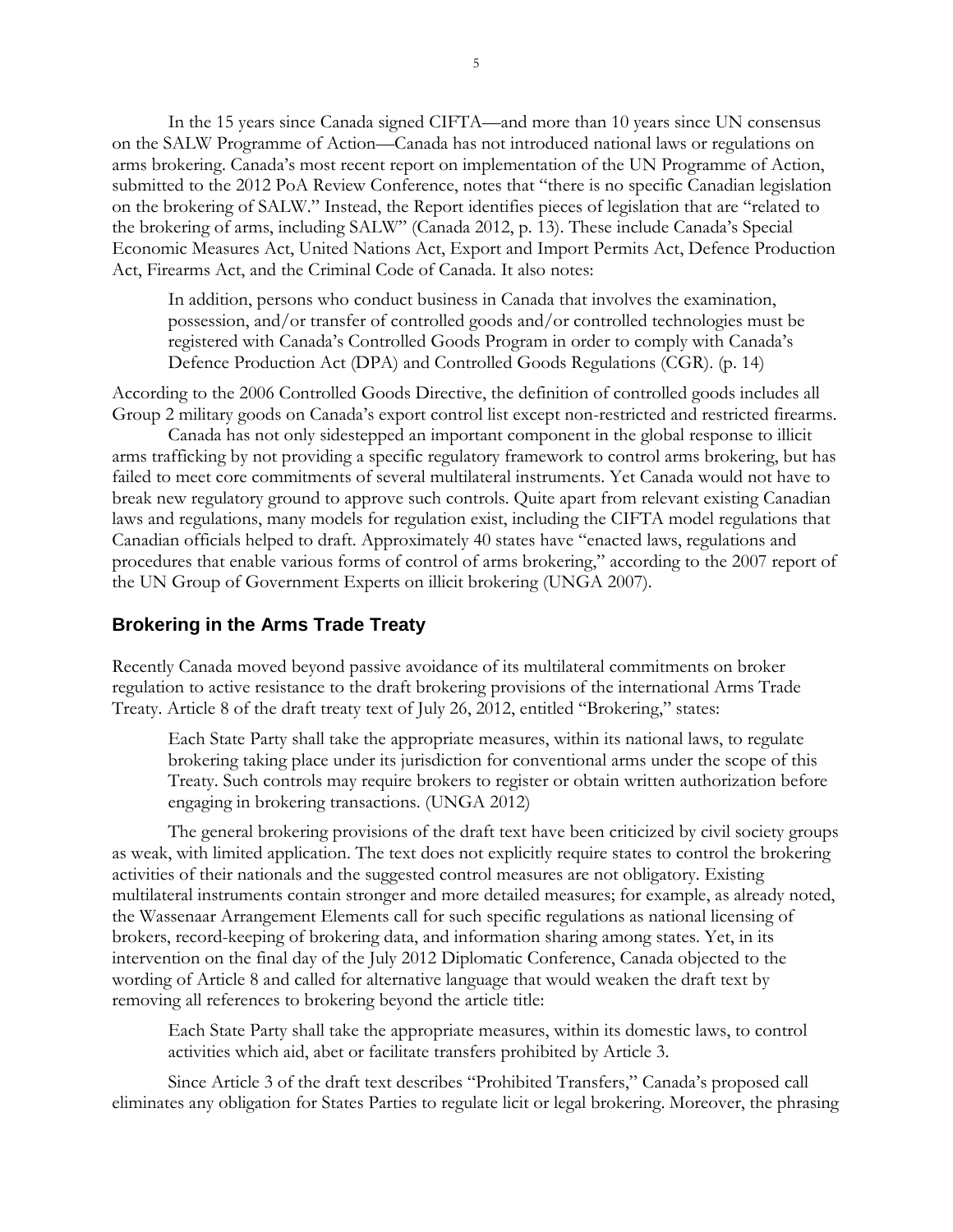of Canada's alternative text suggests that it is not even intended to specifically address illicit brokering. It appears only to repeat Article 5.3 of the draft text, which states:

Each State Party shall take all appropriate legislative and administrative measures to implement the provisions of this Treaty.

Canada also declared that if the existing draft text were not altered to its satisfaction, it would consider invoking the "reservation" provision of the draft text (Article 19). This would allow Canada to formulate a reservation on the treaty that could effectively result in Canada's ignoring the brokering provisions. This notice may have set an unhelpful precedent, if other states use the reservation article to negotiate changes in the text. Clearly, if many states adopt Canada's approach to negotiations, the end result will be a weakened treaty.

#### **Extraterritoriality**

Why has Canada stepped up its opposition to brokering regulations? Some insight can be gleaned from a paper (Coflin 2000) prepared for Foreign Affairs Canada (DFAIT). The paper describes "three jurisdictional approaches found in existing brokering control regulations." The first involves regulation of brokering activities by residents of a state who facilitate arms transfers from that state to a second state. The second extends the first approach to include the regulation of residents who facilitate transfers from a second to a third state, even though the arms involved never enter the territory of the residency state. The third is called the "extra-territorial" approach and extends the second approach to include regulation of all citizens, wherever they reside and whatever the route of the brokered weapons. This third approach gives Canadian officials the most pause.

In its statement to the ATT Preparatory Committee meeting in July 2011, Canada called for clarification of the brokering provisions of the ATT, and tabled concerns over extraterritorial application:

The aspects that would need clarification would include:

(1) The precise definition of the term 'brokering'; and

(2) Whether or not brokers should be regulated in the same way as exports and, if so, should an ATT set out how this is done, or should it be left to national authorities to determine their own national regulatory process?

Canada also has concerns over the extraterritorial application of brokering measures…. Canada is very cautious about the extraterritorial application of national laws. (Canada 2011)

Canada appears wary of all brokering obligations, especially any to maintain jurisdiction over the operations of Canadian brokers outside of Canada. Yet, as we have seen, a number of multilateral instruments to which Canada has agreed already encourage or require member states to extend brokering regulations extraterritorially to control broker activities of their citizens everywhere.

Extraterritorial application of regulations and enforcement are also required in related areas of Canadian law. Regulations to implement sanctions imposed by the United Nations Security Council, especially arms embargoes, routinely involve jurisdiction over Canadians outside Canada. The current United Nations Iraq Regulations (2004)*,* invoked under Canada's United Nations Act, states:

No person in Canada and *no Canadian outside of Canada* shall knowingly export, sell, supply or send to any person in Iraq arms and related material unless they are required by the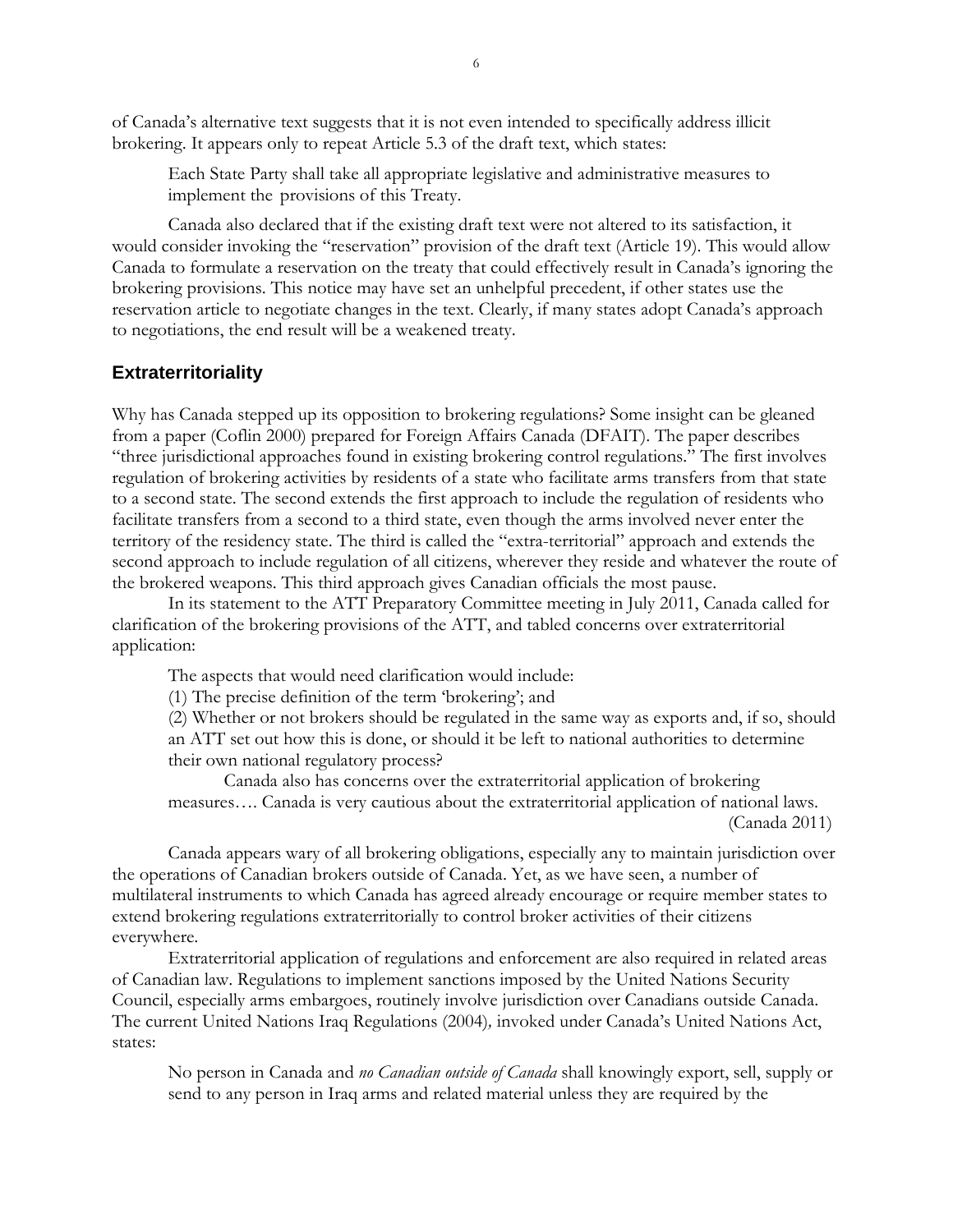Government of Iraq, or by a multinational force under unified command, to serve the purposes of Resolution 1546 of June 8, 2004. (Emphasis added.)

Similarly, the 1992 Special Economic Measures Act, which the Canadian government invokes to impose multilateral or unilateral sanctions against a foreign state, includes restrictions or prohibitions on "the exportation, sale, supply or shipment by any person in Canada or Canadian outside Canada of any goods wherever situated" (Article 4.2[b]).

As Canadian law already applies extraterritorially to implement and enforce arms embargoes and economic sanctions, it would not be a major regulatory leap for Canada to create parallel regulations to implement the brokering requirements of the ATT. Indeed, there will be many points of intersection between effective national implementation of UN arms embargoes and the ATT (see Epps 2010).

Other states serve as useful examples. South Africa established detailed arms brokering controls in 2002 (Lamb 2009). The United States has had brokering regulations in place since 1996 (Goodman & Stedjan 2011, p. 6). The regulations apply to all U.S. citizens wherever they reside as well as to all residents of the United States (Coflin 2000, p. 20). The United Kingdom recently tightened controls on "trafficking and brokering," which it defines as "the involvement in deals which result in the movement of military goods from one third country to another." The United Kingdom requires licences for individuals and companies involved in trafficking and brokering from the United Kingdom. The controls also apply to U.K. nationals who are trading in controlled military goods while outside the United Kingdom (U.K. Department of Business Innovation & Skills 2012).

## **Canadian broker regulations**

Canada would not require significant alterations to existing national laws and regulations to meet the brokering obligations of multilateral agreements, including what is likely to result from the negotiations of an Arms Trade Treaty. Registration in Canada's Controlled Goods Program is already mandatory for any person or business in a position to examine, possess, or transfer controlled goods in Canada. (Controlled goods include all Group 2 military goods except nonrestricted and restricted firearms and small-calibre ammunition.) A reading of the existing regulations suggests the program already requires the registration of brokers of controlled goods that operate in Canada. It would be possible to extend registration to Canadian brokers operating outside Canada, especially in conjunction with Canadian implementation responsibilities related to UN arms embargoes and special economic measures.

Similarly, in Canada exports of Group 2 military goods are authorized by the Exports Control Bureau of DFAIT. The ECB issues export permits that would fulfill the requirement for written authorizations or licences for weapons transfers arranged by Canadian brokers. Brokers registered as operating from within Canada could apply for export permits in the same manner as domestic military manufacturers seeking to export military goods from Canada. Following Controlled Goods Program registration, brokers would be responsible for obtaining the end-use certificates, import authorizations, or other documentation required to demonstrate to Canadian authorities that the brokered arms transfer had received the necessary approval of the recipient state.

In the case of Canadian brokers registered as operating outside Canada, Canada could distinguish between two levels of regulatory requirements based on the national standards of the state in which the Canadian broker was operating. Where national brokering standards meet or exceed those of Canada, as with member states of the European Union, the broker could provide Canadian authorities with copies of export permits approved by the relevant authorities. In all other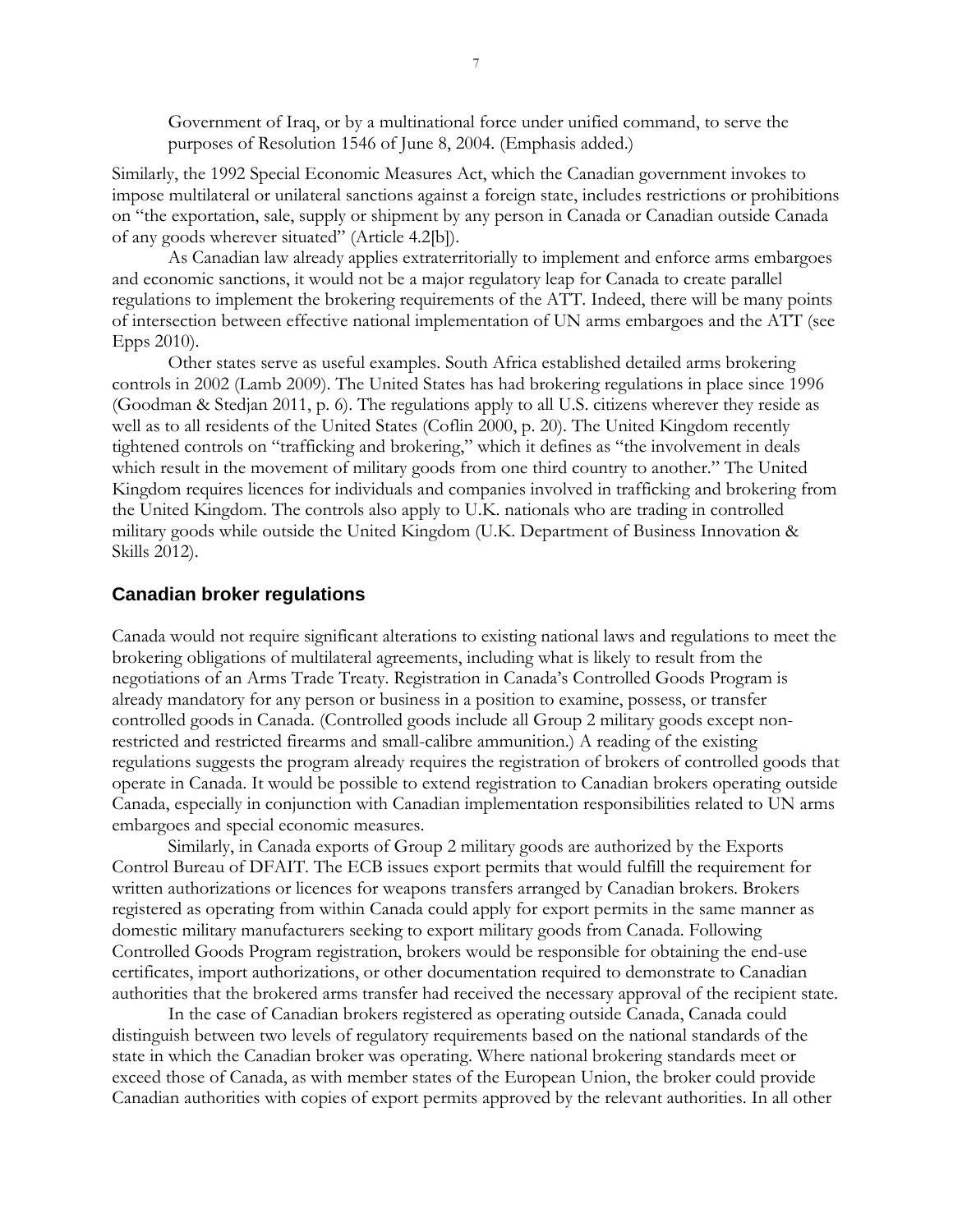cases, the broker would seek export permits from, and provide the necessary documentation to, Canadian authorities. The Canadian government would need to inform brokers of the regulatory status of their country of operation; a regularly updated website would serve this purpose.

Record-keeping and information-sharing related to brokering activities would follow from the licensing procedures, since export permit data is retained by Canadian authorities. This information could be made available to other states and through periodic public reporting.

Enforcement of brokering activities based in Canada is straightforward. The offences and penalties established for breaches of Canadian brokering regulations could follow existing standards for relevant breaches of the Criminal Code, the Defence Production Act, the Export and Import Permits Act, the Special Economic Measures, or the United Nations Act. When Canadian brokers commit offences outside Canada, enforcement by Canadian authorities would depend on the brokering and arms export controls in the residency state of the broker and any cooperative legal arrangements between Canada and the residency state, such as extradition agreements.

Recent U.S. efforts to arrest and arrange for the extradition of brokers who have violated U.S. law have proved difficult, especially in countries where there are no extradition agreements with the United States or where the violations are not illegal under local law (Goodman & Stedjan 2011, pp. 17-19). Canadian officials have grounds for concern about Canada's capacity to successfully prosecute Canadians operating as brokers in states with weak arms transfer laws and regulations. Consequently, the standard of these regulations would need to be a significant factor in the registration of foreign-based Canadian brokers.

Despite the challenges of extraterritorial enforcement, existing Canadian controls on the export of military goods should make it possible for Canada to meet its multilateral obligations to introduce and enforce the regulation of Canadian brokering activities inside and outside Canada. Strong provisions in the Arms Trade Treaty would assist Canada to fulfill its brokering obligations. A global framework of common standards for the national regulation of conventional weapons transfers would ease extraterritorial enforcement of Canadian brokering activity.

Perhaps more significantly, higher universal standards for transfer authorization could serve over time to diminish Canadian concerns about the extraterritorial regulation of Canadian arms brokers. As more states improve their export controls to meet ATT standards, there will be a corresponding decline in the number of states where unscrupulous Canadian brokers—or those of any other state—can take advantage of weak regulations. Similarly, as stricter offences and penalties are put in place to address breaches of improved transfer regulations, Canadian responsibility for prosecuting Canadian brokers operating outside the country should decline. Illicit brokering would be prosecuted by other states and illicit brokers could face penalties similar to those imposed under Canadian law.

#### **Conclusion**

For more than a decade the international community has recognized that the illicit trafficking of conventional weapons—notably small arms and light weapons—is facilitated by inadequate national regulation of arms brokers. Several multilateral instruments, including those to which Canada has agreed, require national regulation of licit arms brokering. Regulatory steps include registration of arms brokers, licensing of brokered arms transfers, record-keeping and reporting of relevant data, and suitable penalties for stipulated offences. The draft text of the global Arms Trade Treaty includes a brokering article that, although not as robust as some existing agreements, does codify brokering controls.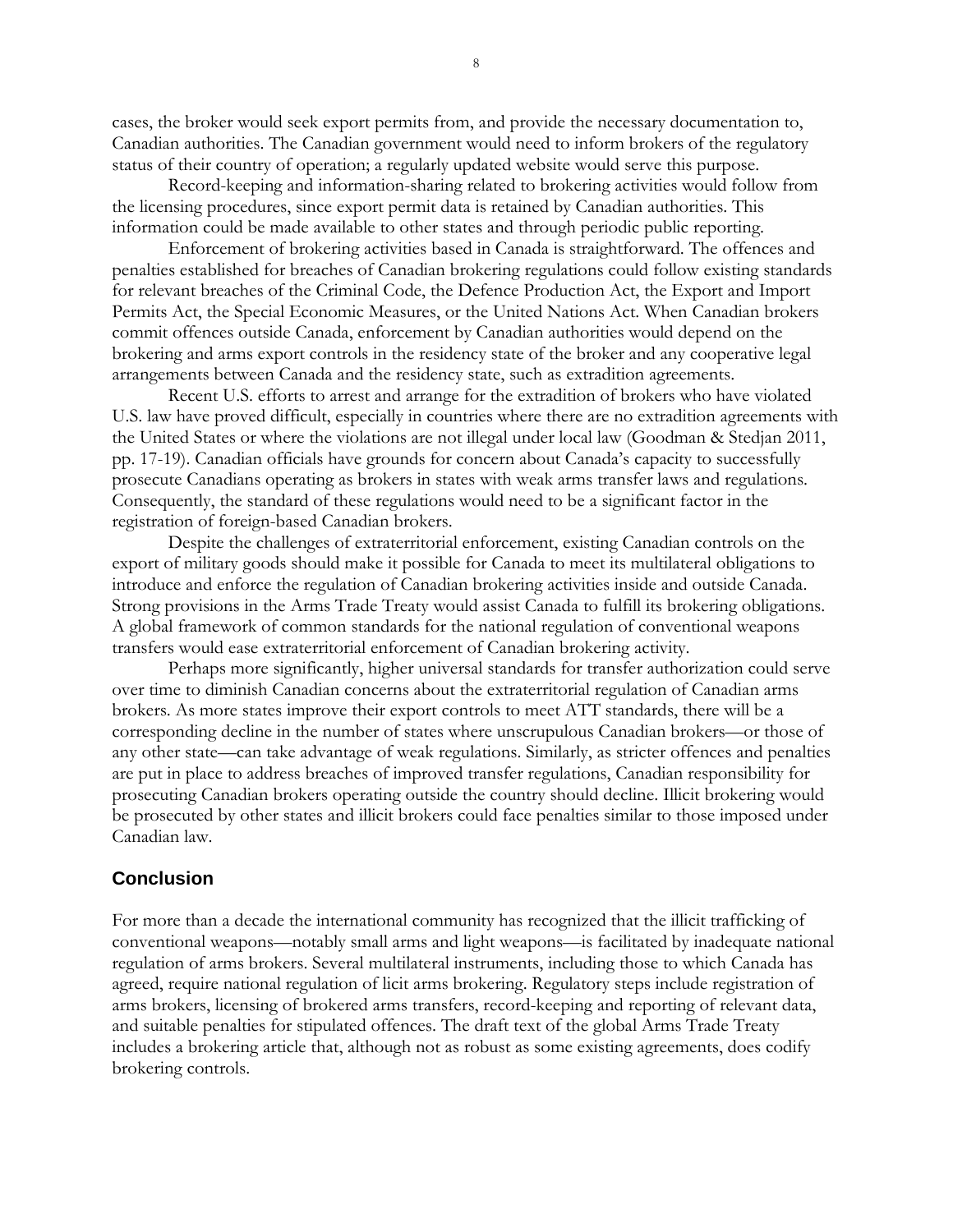Opposing the brokering article in the draft treaty text moves Canada further from meeting its multilateral obligations to control arms brokering. Beyond demonstrating a short-sighted evasion of international responsibility, Canada's opposition to brokering controls could prolong the key weakness it has denounced: the application of extraterritoriality. Improved worldwide national standards to control arms brokering—and reduce illicit brokering—would enhance extraterritorial application of Canadian regulations in the short term and possibly remove its application in the longer term. Since Canadians operating abroad would be subject to higher international standards, the instances when Canada would need to intervene to uphold brokering regulations would decline.

Canada should rethink its opposition to Article 8 on brokering in the draft Arms Trade Treaty. During the final UN negotiations in March 2013 it should seek instead to fulfill its international commitments to regulate the activities of Canadian brokers, wherever they operate. Further, it should work to ensure that the brokering text in the ATT sets high national standards to control the activities of all arms brokers across the globe.

*Kenneth Epps is Senior Program Officer with Project Ploughshares.*

#### **Notes**

1. The U.S. trial and sentencing of notorious arms broker Victor Bout during the Preparatory Committee period of the ATT process provided an opportunity for civil society groups to emphasize the need for brokering controls in the ATT. See, for example, Control Arms 2012.

2. The UN Coordinating Action in Small Arms (CASA) is compiling International Small Arms Control Standard (ISACS) modules in support of implementation of the UN Programme of Action on small arms. ISACS definitions (2012) include:

#### **broker**

a person or entity acting as an intermediary that brings together relevant parties and arranges or facilitates a potential transaction of small arms and light weapons in return for some form of benefit, whether financial or otherwise.

#### **brokering**

activities carried out by a broker in the context of arranging or facilitating an international transfer of small arms or light weapons.

NOTE 1 Brokering activities include, but are not limited to

• serving as a finder of business opportunities to one or more parties;

• putting relevant parties in contact;

- assisting parties in proposing, arranging or facilitating agreements or possible contracts between them;
- assisting parties in obtaining the necessary documentation; and
- assisting parties in arranging the necessary payments.

NOTE 2 Some activities closely associated with brokering in small arms and light weapons, that do not necessarily in themselves constitute brokering activities, might be undertaken by brokers as part of the process of putting a deal together to gain a benefit. These activities may include, for example, acting as dealers or agents in small arms and light weapons, providing for technical assistance, training, transport, freight forwarding, storage, finance, insurance, maintenance, security and other services.

NOTE 3 Brokering activities can take place in the broker's country of nationality, residence or registration; they can also take place in another country. The small arms and light weapons do not necessarily pass through the territory of the country where the brokering activity takes place, nor does the broker necessarily take ownership of the small arms and light weapons.